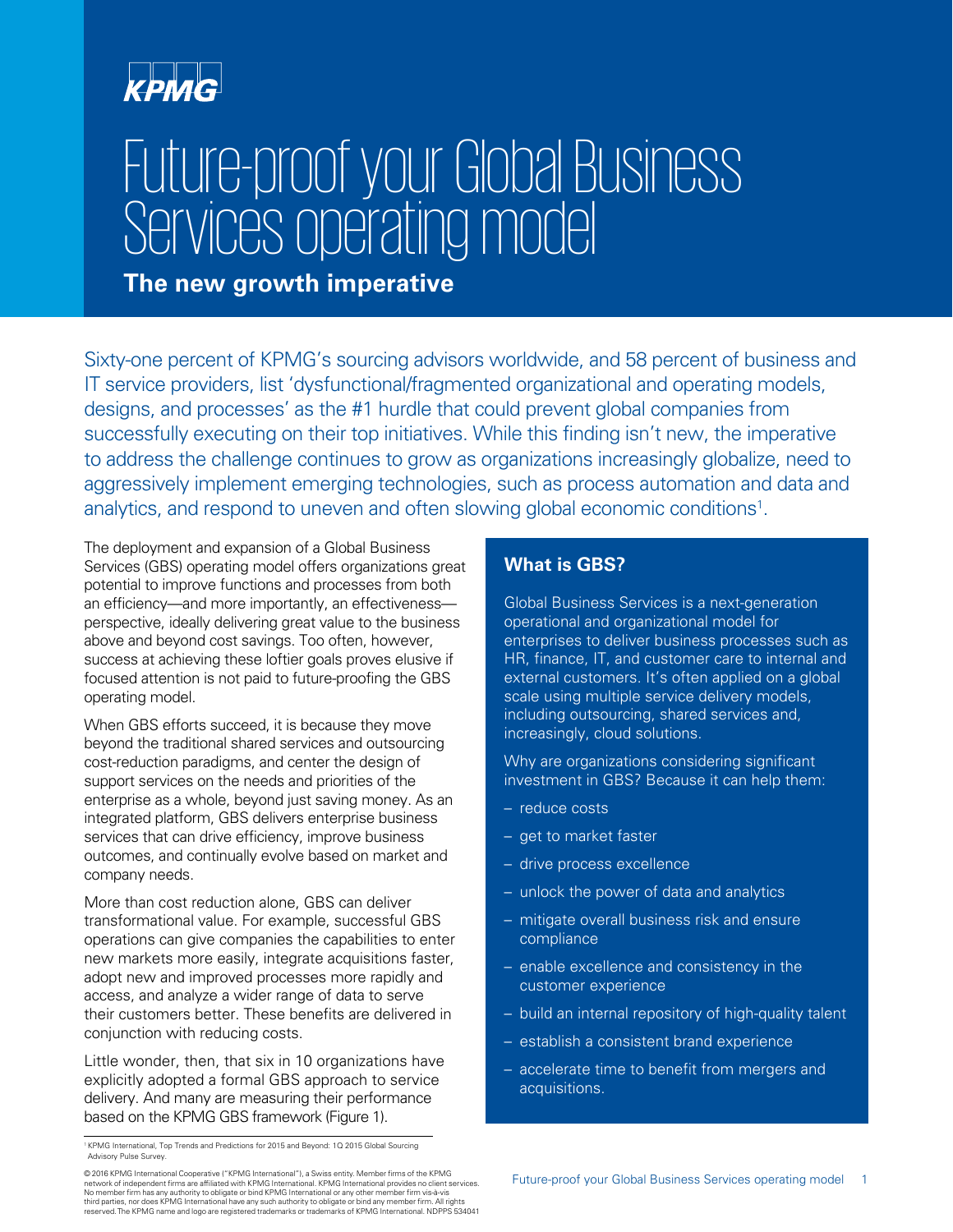## KPMG's GBS framework is optimized and enabled by 10 dimensions



#### Four major factors on the GBS journey

Four major factors have the potential to accelerate or, if not exploited, disrupt the journey for greater GBS maturity and realized benefits:

- **Technology is getting smarter, marking a shift from labor to capital**. Investing in GBS today is not about investing in high numbers of people to do more work more cheaply, but about investing in technology to automate high-volume transactional work. Doing so can reduce costs, but more importantly, improve efficiency and service quality.
- **Wage arbitrage benefits continue to diminish**. As labor costs in traditional low-cost locations increase, the business benefits for GBS need to be found elsewhere—through value-added services and the automation of high-volume work.

## What does 'good' look like?

We recommend the following two approaches to costeffectively streamline your operations

– **Global process ownership**. This means exactly what it says: have a single point of contact responsible for the overall performance of a specific global process. This global process owner approves the process standards, policies, guidelines, and key performance indicators, and reports directly to executive management.

- **Centers of excellence (COEs) are becoming increasingly important**. A COE refers to a team, shared facility, or entity that provides leadership, leading practices, research, support, and/or training for a focus area. With a greater emphasis on valueadded services, COEs can provide deeper business insight that leads to better decision-making.
- **Acquiring and retaining high-quality talent is getting tougher**. It's not just about having the right people doing the right things in the right places. Companies also must be able to source talent and capabilities for the long term so they can grow and develop in the right way. COEs, for example, require much more specific skill sets for more complex activities. It's a seller's market now.
- **Strong commercial management**. As the role of outsourcing changes and automation increases, commercial models for outsourcing must depend less on FTE-based pricing and more on outcomebased pricing. Organizations that embrace outsourcing as part of their operating model need to become savvier about their skills and capabilities so they can better ascertain that they are paying for the outcomes that automation delivers.

<sup>© 2016</sup> KPMG International Cooperative ("KPMG International"), a Swiss entity. Member firms of the KPMG network of independent firms are affiliated with KPMG International. KPMG International provides no client services. No member firm has any authority to obligate or bind KPMG International or any other member firm vis-à-vis third parties, nor does KPMG International<br>have any such authority to obligate or bind any member firm. All rights reserved. The KPMG name<br>and logo are registered trade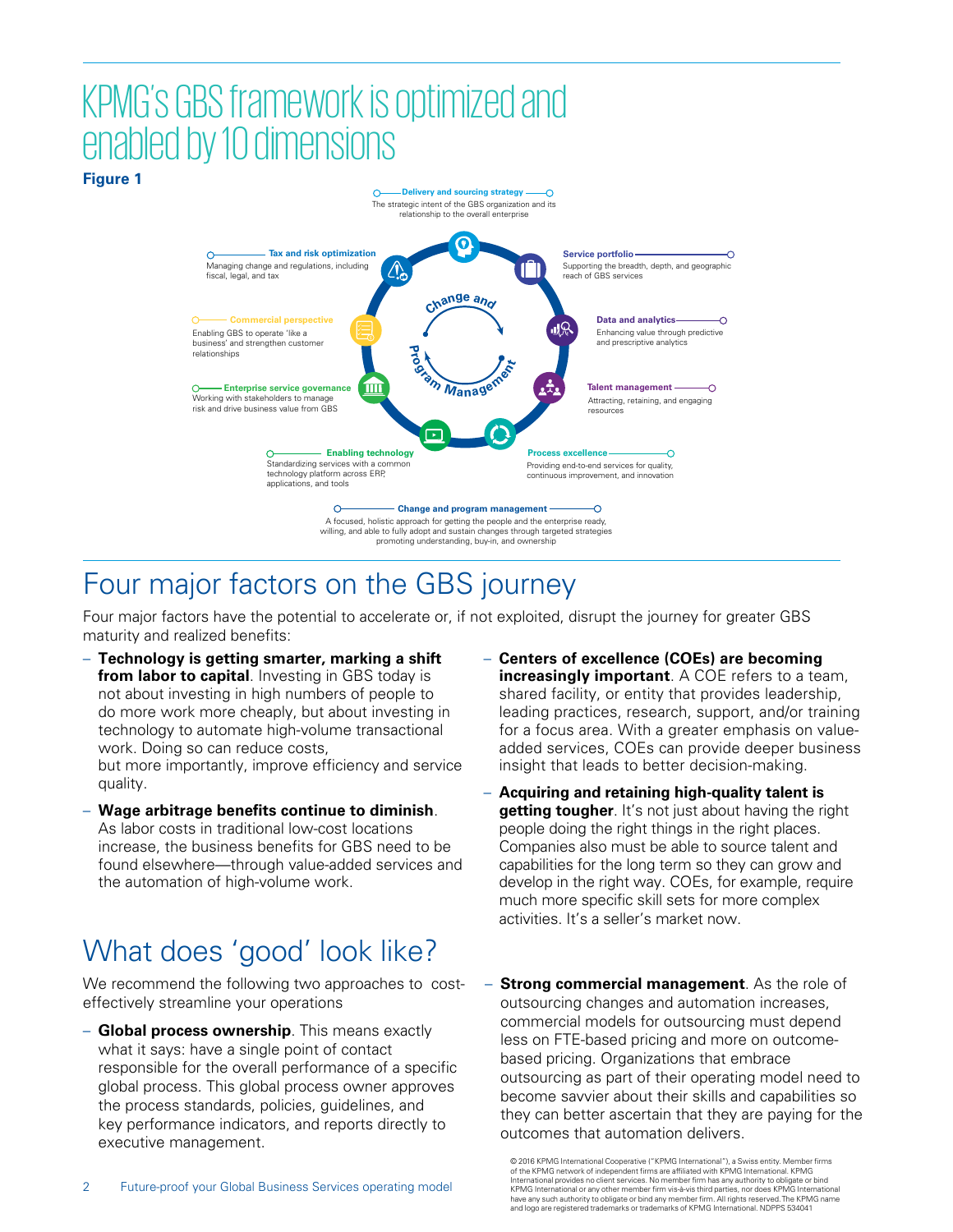#### The time to future-proof your business is now

We recommend the following four steps:

- 1. **Invest in COEs and high-value services** because automation will make high-volume transactional centers much less common, and in some cases obsolete over time. Robust COEs, on the other hand, will grow as the GBS market matures. As for location, consider current Tier One target locations for highvolume shared service centers (SSCs). For existing SSCs, invest now in capability development. Use existing teams to optimize transaction processing, and create pilots and incubators for value-added services.
- 2. **Take a hard look at your commercial model** for using third-party service providers to ensure that it incentivizes investment in automation. For example, traditional business process outsourcing (BPO) based on labor arbitrage will shrink over time in lieu of more process automation. Move to transactionor outcome-based pricing models, and invest in

#### Proprietary assets

Following are KPMG's recommendations for costeffectively streamlining your operations.

– **BPM (business process management) Ad-Hoc Accelerator**. This proprietary framework allows you to configure, deploy, automate, and monitor unstructured processes in a matter of minutes. The capability creates a high degree of standardization regardless of system or geographic location. The tool further enables transparency and visibility into how processes are working so they can be improved in real time, and made leaner, more efficient, and more effective.

your vendor management and process ownership capability to drive change with your BPO provider. Ensure the contract allows for early exit or flexibility to change models and location. Don't assume your provider will do this for you.

- 3. **Invest now in emerging technologies that can drive GBS maturity**. These include process automation, data and analytics, and enterprise service and process management. ERP platforms are not going away, but new technology is arriving quickly through the cloud and enterprise apps. Get a step ahead by maximizing existing functionality for automation, and investing in supplemental technology to drive automation.
- 4. **Look for business process as a service (BPaaS) and software as a service (SaaS) alternatives** for combined technology and transaction processing services.
- **Managed Governance Services (MGS)**. This fullservice approach to managing third-party spend (Figure 2) balances operational effectiveness, compliance, and risk management. MGS combines KPMG's extensive governance experience, specialized resources, data, and a proprietary technology platform, Governance Workplace. MGS highlights the performance of shared services and outsourcing contracts. What are the performance trends? The early warning signs of issues or problems? MGS creates an easy and dynamic way to make operations transparent. It allows you to enhance the value of your services portfolios, and gain greater value from your provider relationships.

## Managed Governance Services (MGS)



© 2016 KPMG International Cooperative ("KPMG International"), a Swiss entity. Member firms of the KPMG network of independent firms are affiliated with KPMG International. KPMG International provides no client services. No member firm has any authority to obligate or bind KPMG International or any other member firm vis-à-vis third parties, nor does KPMG International<br>have any such authority to obligate or bind any member firm. All rights reserved. The KPMG name<br>and logo are registered trade